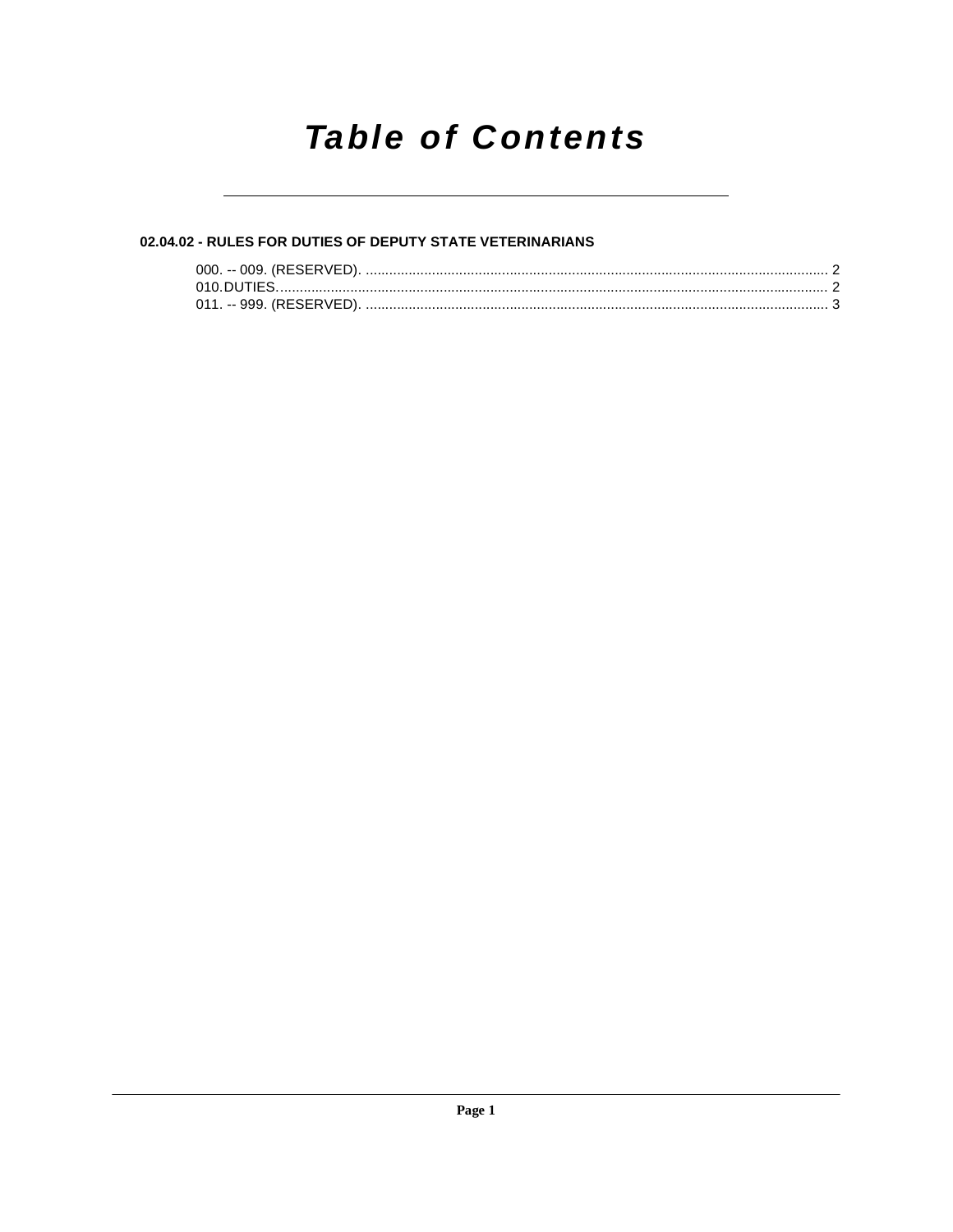#### **IDAPA 02 TITLE 04 Chapter 02**

## **02.04.02 - RULES FOR DUTIES OF DEPUTY STATE VETERINARIANS**

#### <span id="page-1-1"></span><span id="page-1-0"></span>**000. -- 009. (RESERVED).**

#### <span id="page-1-3"></span><span id="page-1-2"></span>**010. DUTIES.**

<span id="page-1-9"></span>**01.** State-Federal Program Work. Deputies shall perform all State-Federal program work in full ce with the procedures as set forth in the Idaho Instruction Book for Fee Basis Veterinarians. (12-26-61) accordance with the procedures as set forth in the Idaho Instruction Book for Fee Basis Veterinarians.

<span id="page-1-8"></span>**02. Salesyard Work**. Salesyard (Public Livestock Market) veterinarians shall see and inspect all cattle on which salesyard releases are issued.

<span id="page-1-7"></span>**03. Salesyard Vaccinations**. Salesyard (Public Livestock Market) veterinarians shall vaccinate all swine at Public Livestock Markets with a state approved dosage of approved hog cholera immunizing agents. All swine so vaccinated shall be eartagged, with an official Hog Cholera vaccination tag, and the veterinarian shall issue a properly executed swine vaccination report certificate for release purposes, showing ear tag numbers and method or type or immunization used. (12-26-61) type or immunization used.

<span id="page-1-4"></span>**04. Filing Reports**. Deputy State Veterinarians shall properly fill out and mail to the Bureau of Animal Industry the state morbidity and mortality animal disease report not later than the end of the first week of the month following the month so being reported. Failure on the part of a Deputy State Veterinarian to so properly execute and promptly file with the Bureau of Animal Industry such a report monthly shall constitute a cause for the revoking of said individual's deputyship. (12-26-61) said individual's deputyship.

<span id="page-1-6"></span>**05. Professional Acts**. Any and all professional acts performed by a Deputy State Veterinarian for which the owner directly compensates the veterinarian, shall constitute private practice on a private treaty basis with the owner; provided, however, all professional acts pertaining to State-Federal cooperative programs must be performed and reported in full accordance with current State-Federal procedures for such. (12-26-61)

a. An exception to the above are acts performed by a Deputy State Veterinarian in compliance with and pursuant to a specific directive of the Bureau of Animal Industry issued to a Deputy State Veterinarian. In such instances, the Deputy State Veterinarian is acting as a state employee in and for the state, i.e., Idaho inspection of import livestock shipments when such shipments are not covered by a proper official health certificate issued at point of shipment origin. Such Idaho inspections performed by a Deputy State Veterinarian shall be performed at owner's cost and remuneration for such charges shall be promptly submitted to the Bureau of Animal Industry along with:

 $(12-26-61)$ 

i. Proper copies of the Idaho Health Certificate issued; and (12-26-61)

ii. Properly executed Department of Agriculture, Bureau of Animal Industry work sheet showing such acts were performed; and (12-26-61) evidence such acts were performed; and

iii. A check, money order or cash issued by the owner in the amount of such charges; said check made<br>to the Idaho Bureau of Animal Industry. (12-26-61) payable to the Idaho Bureau of Animal Industry.

The deputy state veterinarian in such instances, shall be remunerated, in the sum of such charges, by the Bureau of Animal Industry for such official acts, when said veterinarian, at the close of the month in which such acts were performed, submits a properly executed Idaho Department of Agriculture Form No. 3, accompanied<br>by a work sheet. (12-26-91) by a work sheet.

<span id="page-1-5"></span>**06. Investigations**. When a Deputy State Veterinarian is directed, by the Bureau of Animal Industry to make a state investigation such as the example set forth above in part No. 5, he shall cause to be promptly, properly and fully executed a report of investigation, I.V. Form 1, and Department of Agriculture, Bureau of Animal Industry, work sheet along with the State Form No. 3, voucher for payment for services rendered, and the report of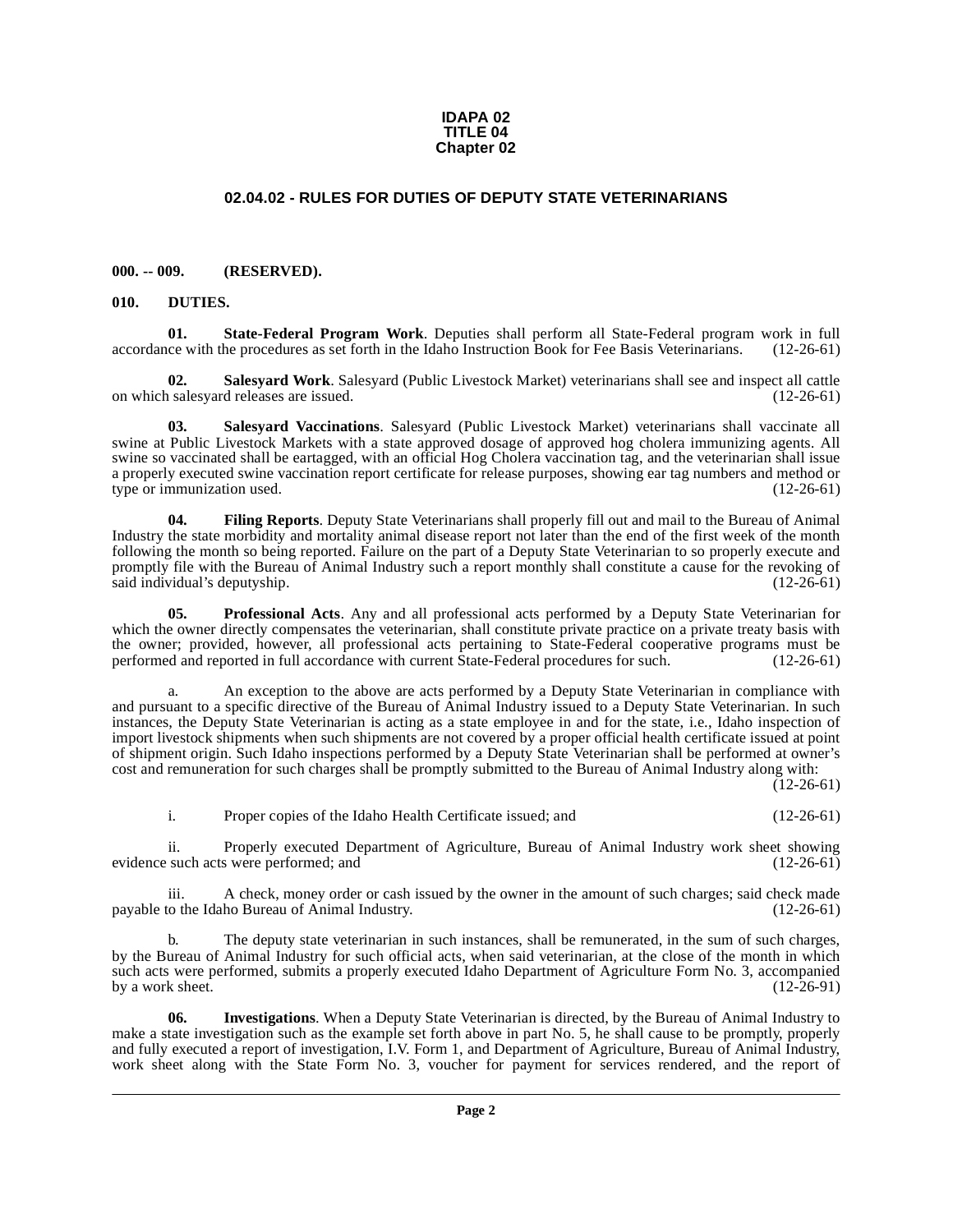investigation I.V. Form 1 shall carry the signature of the owner or his agent of the livestock inspected, tested, treated, etc.  $(12-26-61)$ 

## <span id="page-2-0"></span>**011. -- 999. (RESERVED).**